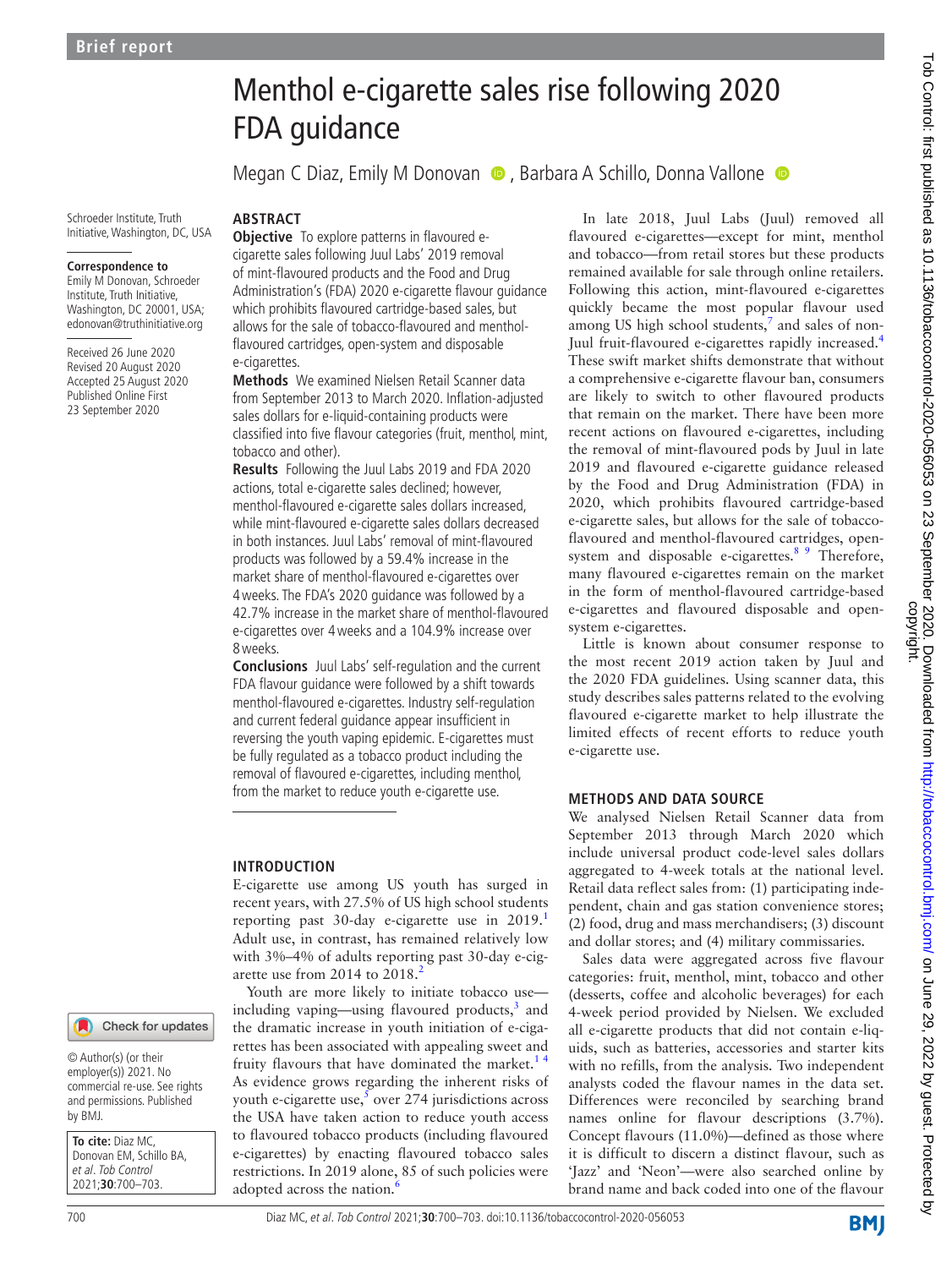## **Brief report**



<span id="page-1-0"></span>Notes: 1) Market share for "Other" flavours has been removed from graph. 2) Sales dollars figures exclude products that do not contain e-liquids. 3) Each dot in the figure reprsents a four-week period

**Figure 1** E-cigarette sales from October 2013 to March 2020 by flavour category. Notes: (1) Market share for 'other' flavours has been removed from the graph. (2) Sales dollar figures exclude products that do not contain e-liquids. (3) Each dot in the figure represents a 4-week period. FDA, Food and Drug Administration.

categories. All sales totals are inflation adjusted to March 2020 dollars and reported as proportions.

We present the data as proportions of total sales dollars for each flavour category. In addition, we also present flavour proportions for Juul, Juul-like and other e-liquid-containing products. We define Juul-like products as products that also resemble USB devices and are referred to as pod mod devices. Examples of all other products would be tanks, e-liquids and cigarette-like devices.

### **RESULTS**

From 2013 to 2015, the proportions of sales of tobacco-flavoured (42%–51%), menthol-flavoured (30%–36%) and mint-flavoured (<4%) e-cigarettes remained relatively constant [\(figure](#page-1-0) 1). Starting in October 2015, sales of mint-flavoured e-cigarette products steadily increased to a peak of 50.8% market share in June 2019, while the sales proportion of tobacco-flavoured and menthol-flavoured products declined. The tobacco-flavoured e-cigarette market share declined to its lowest level in October 2018 (16.1%) and the menthol-flavoured e-cigarette market share declined to its lowest in August 2019 (11.0%). The e-cigarette market itself reached an inflation-adjusted sales peak of \$436 million per 4-week period in August 2019.

Following Juul's November 2018 removal of fruit-flavoured and sweet-flavoured products from retail stores, sales of mintflavoured e-cigarettes increased to 50.8% of the market share by June 2019 while sales of fruit-flavoured products declined.

At this time, Juul mint-flavoured and Juul fruit-flavoured sales captured 49.2% and less than 1% market share, respectively; Juul-like and other e-cigarette products doubled their market share of fruit-flavoured products from 5% to 10%. As sales of fruit-flavoured Juul-like e-cigarettes continued to increase, mint-flavoured e-cigarette sales slowly declined from June to November 2019, which coincides with Juul's announcement that it would remove mint-flavoured products from both retail and online sales outlets. After this announcement, the market share of mint-flavoured products decreased by 38.5%, driven predominantly by a decrease in Juul mint-flavoured products; while the market share of menthol-flavoured products increased by 59.4% in the first 4-week period (1 December 2019 to 28 December 2019). For this 4-week period Juul made up approximately 66% of the menthol-flavoured market. Further, while total e-cigarette sales declined by \$13.5 million, menthol e-cigarette sales dollars increased by \$30.4 million and mint e-cigarette sales dollars decreased by \$60.7 million.

The decline in mint product sales and the concurrent increase in menthol-flavoured e-cigarette sales continued for the next 8weeks (29 December 2019 to 23 February 2020), which follows the FDA's guidance around the removal of non-mentholflavoured cartridge-based e-cigarettes in January 2020. In the first 4-week period (29 December 2019 to 25 January 2020), the market share of mint products declined by 54.4% and the market share of menthol products increased by 42.7%. During this 4-week period, total e-cigarette sales declined by \$41.5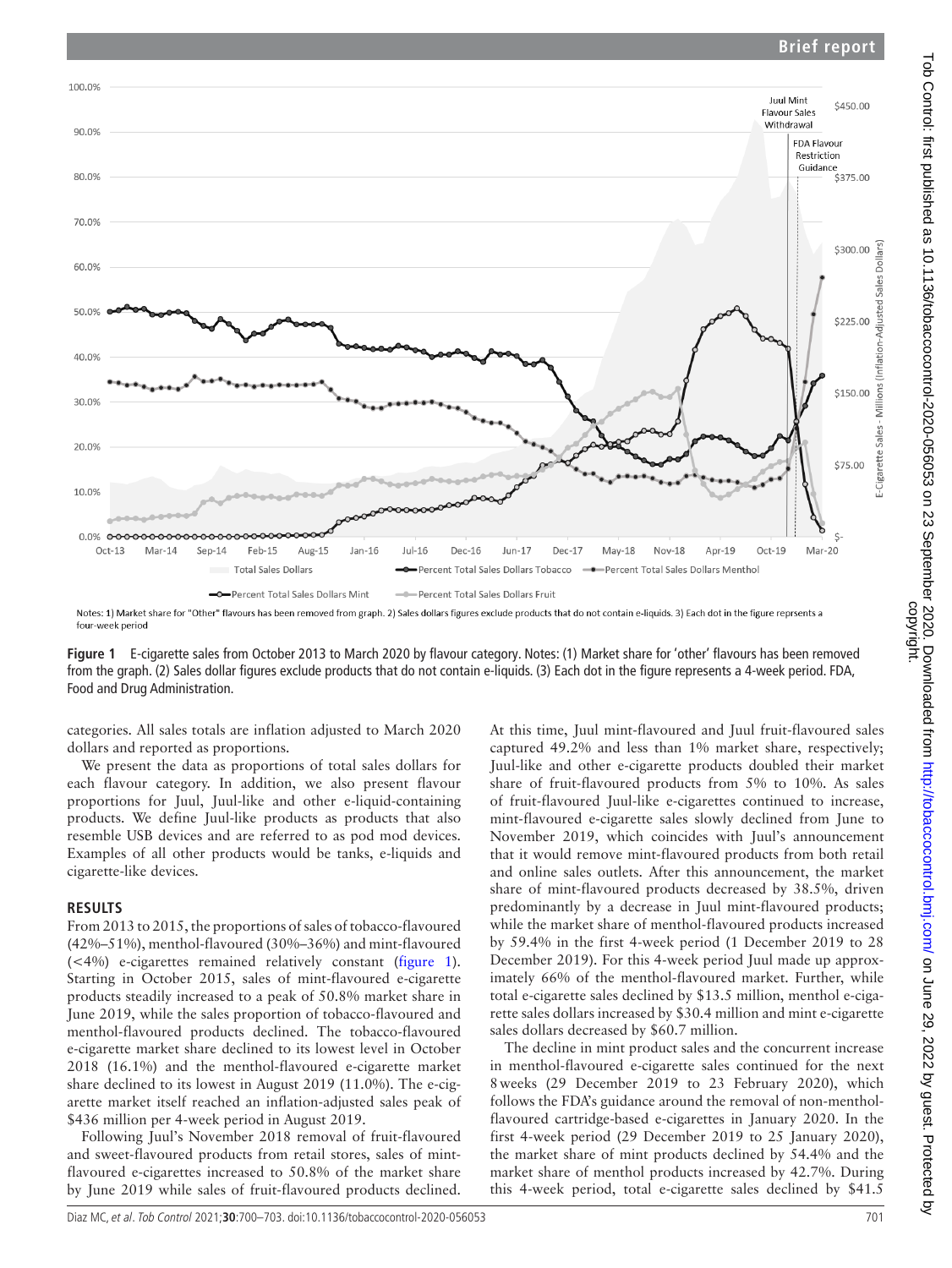## **Brief report**

million, with mint e-cigarette sales declining by \$55.2 million and menthol e-cigarette sales increasing by \$22.8 million. Over 8weeks (29 December 2019 to 23 February 2020), the market share of mint and menthol had decreased by 82.8% and increased by 104.9%, respectively. During this 8-week period, total e-cigarette sales declined by \$64.0 million, with mint e-cigarette sales declining by \$79.5 million and menthol e-cigarette sales increasing by \$59.5 million. By March 2020, mentholflavoured e-cigarette sales had risen to an all-time high of 57.7% market share. As of March 2020, Juul makes up approximately 60% of the menthol-flavoured market and 53% of the tobaccoflavoured market.

### **DISCUSSION**

Results from this study suggest that, when non-menthol e-cigarettes are removed from the market, sales will transition to menthol e-cigarettes. Although the e-cigarette market overall has contracted somewhat since September 2019, following the outbreak in e-cigarette or vaping product use-associated lung injury (EVALI), $10$  the data illustrate that Juul and FDA actions were followed by a notable shift towards menthol-flavoured e-cigarette sales. These findings, along with prior research,<sup>[4 11 12](#page-2-6)</sup> demonstrate consumer willingness to switch flavours based on product availability.

These data reinforce that both industry self-regulation and partial flavour restrictions are not sufficient; Juul's removal of mint-flavoured e-cigarettes was followed by sales shifting to menthol e-cigarettes, an observation similar to recent findings from Liber *et al*, showing that Juul's removal of sweet and fruit flavours was followed by the share of mint-flavoured and menthol-flavoured e-cigarettes doubling.<sup>[4](#page-2-6)</sup> Our findings also indicate that the current FDA guidance is inadequate, as sales have shifted from fruit-flavoured and mint-flavoured e-cigarettes to menthol-flavoured and tobacco-flavoured products. Despite the decades of evidence related to the role of menthol in facilitating the uptake of tobacco products, this flavour remains on the market for both cigarettes and e-cigarettes, $3$  and this study illustrates a willingness among e-cigarette consumers to shift to using this flavour.

Although this study has many strengths, it is not without limitations. While retail sales data are a good indicator of product use trends, switching patterns and aggregate consumer behaviour, data do not allow us to determine how product preferences shifted for consumers and more specifically for youth. However, given the much higher prevalence of youth e-cigarette use compared with adult e-cigarette use,<sup>12</sup> youth use is likely reflected in these trends. Second, though early evidence has indicated that flavoured e-cigarette users may be switching to flavoured disposable and open-system products that remain on the market, $12$  more data are needed to understand these trends. Additionally, Nielsen sales data do not include products sold online or in vape shops; therefore, the extent to which consumer behaviours changed in response to the voluntary change by Juul and the FDA guidance may not be fully portrayed. Finally, we did not test whether the observed changes in trends are directly associated with action taken on flavoured e-cigarettes by Juul and the FDA, nor did we control for the effects of EVALI or the federal Tobacco 21 law.<sup>10 13</sup> However, given that EVALI and Tobacco 21 largely did not affect availability of specific e-cigarette flavours at the national level, our results are suggestive of an association between Juul and FDA actions on flavoured e-cigarettes and the changes in the market composition of e-cigarette flavours.

The lack of comprehensive e-cigarette restrictions continues to put the health of America's young people at risk. In light of high youth vaping rates and mounting concerns that smoking and vaping may increase risk of severe complications from COVID-19, comprehensive FDA regulation of e-cigarettes remains as critical as ever. [14](#page-3-2)

#### **What this paper adds**

#### **What is already known on this subject**

- ► Flavoured e-cigarettes, including menthol, play a significant role in youth e-cigarette initiation.
- ► Research demonstrates that partial flavour restrictions may result in consumers switching to unrestricted flavours.

#### **What important gaps in knowledge exist on this topic**

► Peer-reviewed flavoured e-cigarette sales trends have not been investigated following Juul Labs' removal of mint pods and the Food and Drug Administration (FDA) 2020 flavour guidance which prohibits flavoured cartridge-based sales, but allows for the sale of tobacco-flavoured and menthol-flavoured cartridges, open-system and disposable e-cigarettes.

#### **What this paper adds**

► Juul Labs' removal of mint e-cigarettes and the current FDA e-cigarette flavour guidance were followed by a shift in ecigarette sales from mint e-cigarettes to menthol e-cigarettes.

#### **Twitter** Megan C Diaz [@MeganCDiaz](https://twitter.com/MeganCDiaz)

**Contributors** MCD supervised the data coding process and conducted the analyses. ED, BS and MCD drafted the manuscript. All authors collaborated on the interpretation of findings and placement in context, were involved in the conceptualisation of the study and design of analyses and were responsible for review and refinement of the manuscript's content.

**Funding** This study was funded by Truth Initiative.

**Competing interests** None declared.

**Patient consent for publication** Not required.

**Provenance and peer review** Not commissioned; externally peer reviewed.

#### **ORCID iDs**

Emily M Donovan<http://orcid.org/0000-0002-7935-1131> Donna Vallone <http://orcid.org/0000-0001-9841-9333>

#### **REFERENCES**

- <span id="page-2-0"></span>1 Wang TW, Gentzke AS, Creamer MR, et al. Tobacco product use and associated factors among middle and high school students-United States, 2019. MMWR Surveill [Summ](http://dx.doi.org/10.15585/mmwr.ss6812a1) 2019;68:1–22.
- <span id="page-2-1"></span>2 Dai H, Leventhal AM. Prevalence of e-cigarette use among adults in the United States, 2014-2018. [JAMA](http://dx.doi.org/10.1001/jama.2019.15331) 2019;322:1824–7.
- <span id="page-2-2"></span>3 Villanti AC, Johnson AL, Ambrose BK, et al. Flavored tobacco product use in youth and adults: findings from the first wave of the path study (2013-2014). [Am J Prev Med](http://dx.doi.org/10.1016/j.amepre.2017.01.026) 2017;53:139–51.
- <span id="page-2-6"></span>4 Liber A, Cahn Z, Larsen A, et al. Flavored e-cigarette sales in the United States under self-regulation from January 2015 through October 2019. [Am J Public Health](http://dx.doi.org/10.2105/AJPH.2020.305667) 2020;110:785–7.
- <span id="page-2-3"></span>5 US Department of Health and Human Services. Surgeon general's advisory on ecigarette use among youth, 2018. Available: [https://e-cigarettes.surgeongeneral.gov/](https://e-cigarettes.surgeongeneral.gov/documents/surgeon-generals-advisory-on-e-cigarette-use-among-youth-2018.pdf) [documents/surgeon-generals-advisory-on-e-cigarette-use-among-youth-2018.pdf](https://e-cigarettes.surgeongeneral.gov/documents/surgeon-generals-advisory-on-e-cigarette-use-among-youth-2018.pdf) [Accessed 9 Jun 2020].
- <span id="page-2-4"></span>6 Initiative T. Local restrictions on flavored tobacco and e-cigarette products, 2020.
- <span id="page-2-5"></span>Leventhal AM, Miech R, Barrington-Trimis J, et al. Flavors of e-cigarettes used by youths in the United States. [JAMA](http://dx.doi.org/10.1001/jama.2019.17968) 2019;322:2132–4.
- <span id="page-2-7"></span>8 Labs J. JUUL Labs stops the sale of MINT JUULpods in the United States, 2019. Available: [https://newsroom.juul.com/juul-labs-stops-the-sale-of-mint-juulpods-in-the](https://newsroom.juul.com/juul-labs-stops-the-sale-of-mint-juulpods-in-the-united-states/)[united-states/](https://newsroom.juul.com/juul-labs-stops-the-sale-of-mint-juulpods-in-the-united-states/) [Accessed 9 Jun 2020].
- 9 UFaD A. FDA finalizes enforcement policy on unauthorized flavored cartridgebased e-cigarettes that appeal to children, including fruit and mint, 2020. Available: [https://](https://www.fda.gov/news-events/press-announcements/fda-finalizes-enforcement-policy-unauthorized-flavored-cartridge-based-e-cigarettes-appeal-children) [www.fda.gov/news-events/press-announcements/fda-finalizes-enforcement-policy-](https://www.fda.gov/news-events/press-announcements/fda-finalizes-enforcement-policy-unauthorized-flavored-cartridge-based-e-cigarettes-appeal-children)